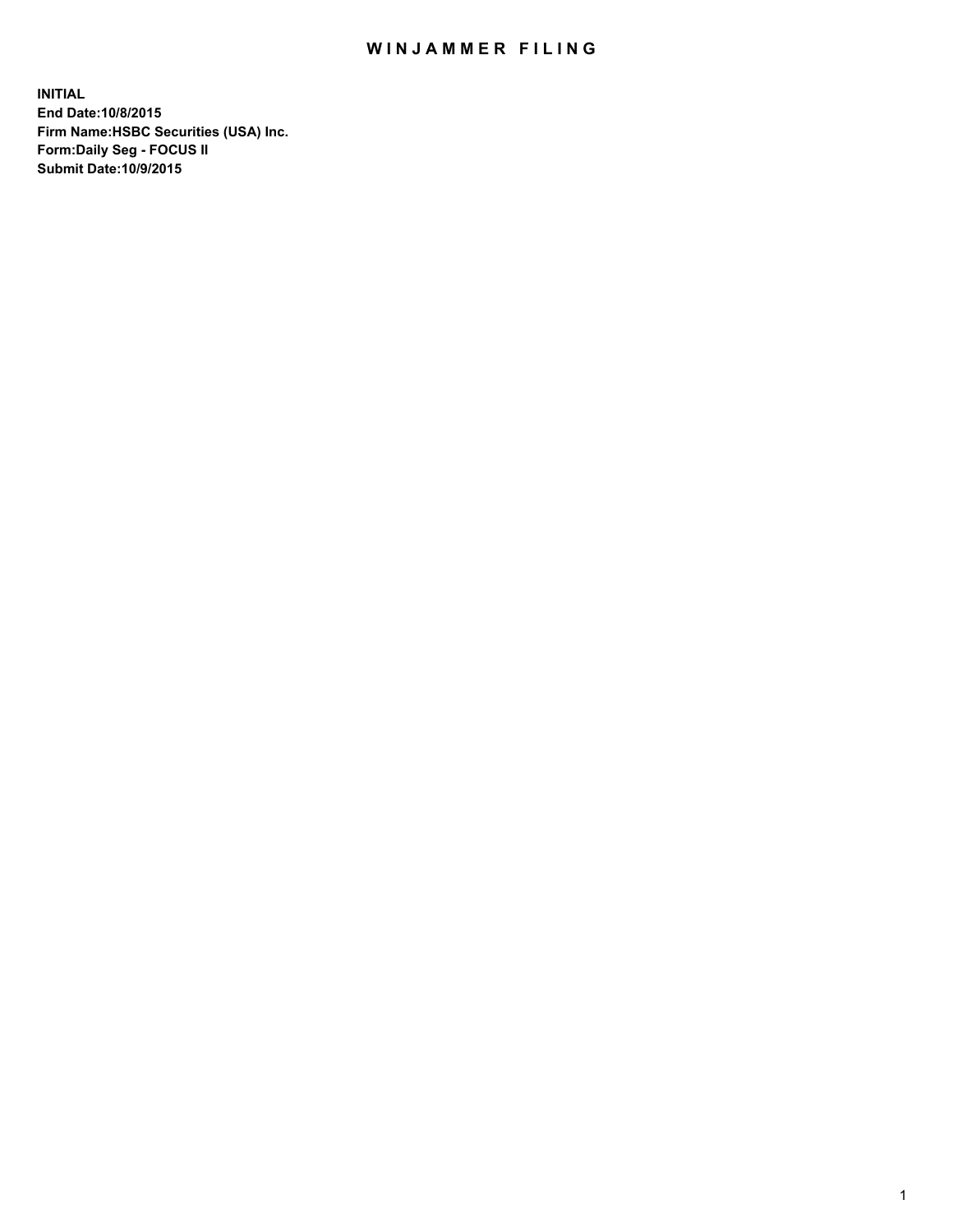## **INITIAL End Date:10/8/2015 Firm Name:HSBC Securities (USA) Inc. Form:Daily Seg - FOCUS II Submit Date:10/9/2015 Daily Segregation - Cover Page**

| Name of Company<br><b>Contact Name</b><br><b>Contact Phone Number</b><br><b>Contact Email Address</b>                                                                                                                                                                                                                         | <b>HSBC Securities (USA) Inc.</b><br>Steven richardson<br>212-525-6445<br>steven.richardson@us.hsbc.com |
|-------------------------------------------------------------------------------------------------------------------------------------------------------------------------------------------------------------------------------------------------------------------------------------------------------------------------------|---------------------------------------------------------------------------------------------------------|
| FCM's Customer Segregated Funds Residual Interest Target (choose one):<br>a. Minimum dollar amount: ; or<br>b. Minimum percentage of customer segregated funds required:%; or<br>c. Dollar amount range between: and; or<br>d. Percentage range of customer segregated funds required between:% and%.                         | 110,000,000<br>0 <sub>0</sub><br>0 <sub>0</sub>                                                         |
| FCM's Customer Secured Amount Funds Residual Interest Target (choose one):<br>a. Minimum dollar amount: ; or<br>b. Minimum percentage of customer secured funds required:%; or<br>c. Dollar amount range between: and; or<br>d. Percentage range of customer secured funds required between:% and%.                           | 10,000,000<br>0 <sub>0</sub><br>00                                                                      |
| FCM's Cleared Swaps Customer Collateral Residual Interest Target (choose one):<br>a. Minimum dollar amount: ; or<br>b. Minimum percentage of cleared swaps customer collateral required:%; or<br>c. Dollar amount range between: and; or<br>d. Percentage range of cleared swaps customer collateral required between:% and%. | 90,000,000<br><u>00</u><br><u>00</u>                                                                    |

Attach supporting documents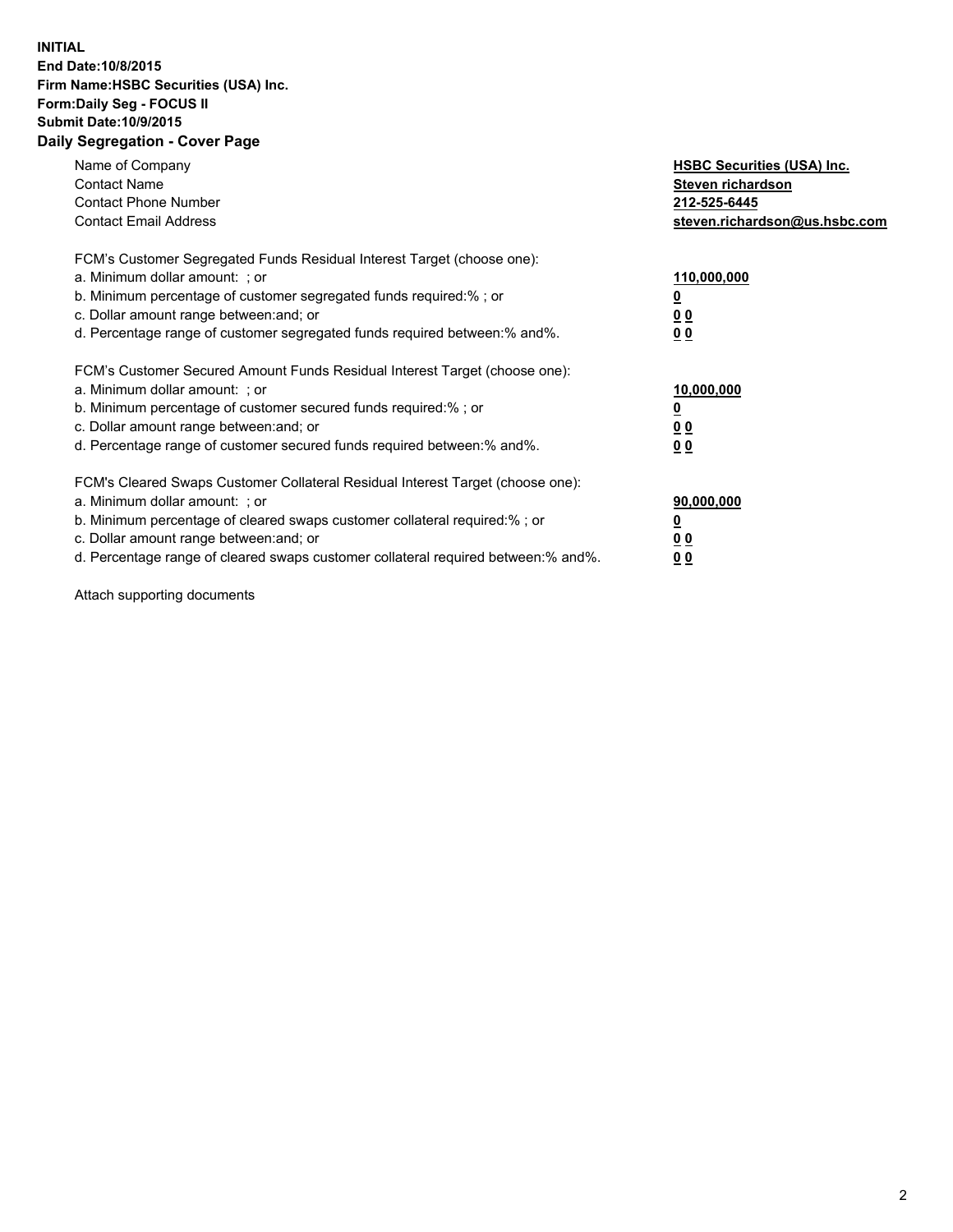**INITIAL End Date:10/8/2015 Firm Name:HSBC Securities (USA) Inc. Form:Daily Seg - FOCUS II Submit Date:10/9/2015 Daily Segregation - Secured Amounts**

|     | Foreign Futures and Foreign Options Secured Amounts                                         |                                    |
|-----|---------------------------------------------------------------------------------------------|------------------------------------|
|     | Amount required to be set aside pursuant to law, rule or regulation of a foreign            | $0$ [7305]                         |
|     | government or a rule of a self-regulatory organization authorized thereunder                |                                    |
| 1.  | Net ledger balance - Foreign Futures and Foreign Option Trading - All Customers             |                                    |
|     | A. Cash                                                                                     | 69,268,877 [7315]                  |
|     | B. Securities (at market)                                                                   | 138,774,571 [7317]                 |
| 2.  | Net unrealized profit (loss) in open futures contracts traded on a foreign board of trade   | -23,859,602 [7325]                 |
| 3.  | Exchange traded options                                                                     |                                    |
|     | a. Market value of open option contracts purchased on a foreign board of trade              | $0$ [7335]                         |
|     | b. Market value of open contracts granted (sold) on a foreign board of trade                | $0$ [7337]                         |
| 4.  | Net equity (deficit) (add lines 1.2. and 3.)                                                | 184,183,846 [7345]                 |
| 5.  | Account liquidating to a deficit and account with a debit balances - gross amount           | 11,350,922 [7351]                  |
|     | Less: amount offset by customer owned securities                                            | -6,217,879 [7352] 5,133,043 [7354] |
| 6.  | Amount required to be set aside as the secured amount - Net Liquidating Equity              | 189,316,889 [7355]                 |
|     | Method (add lines 4 and 5)                                                                  |                                    |
| 7.  | Greater of amount required to be set aside pursuant to foreign jurisdiction (above) or line | 189,316,890 [7360]                 |
|     | 6.                                                                                          |                                    |
|     | FUNDS DEPOSITED IN SEPARATE REGULATION 30.7 ACCOUNTS                                        |                                    |
| 1.  | Cash in banks                                                                               |                                    |
|     | A. Banks located in the United States                                                       | 41,667,243 [7500]                  |
|     | B. Other banks qualified under Regulation 30.7                                              | 0 [7520] 41,667,243 [7530]         |
| 2.  | Securities                                                                                  |                                    |
|     | A. In safekeeping with banks located in the United States                                   | 92,612,657 [7540]                  |
|     | B. In safekeeping with other banks qualified under Regulation 30.7                          | 0 [7560] 92,612,657 [7570]         |
| 3.  | Equities with registered futures commission merchants                                       |                                    |
|     | A. Cash                                                                                     | $0$ [7580]                         |
|     | <b>B.</b> Securities                                                                        | $0$ [7590]                         |
|     | C. Unrealized gain (loss) on open futures contracts                                         | $0$ [7600]                         |
|     | D. Value of long option contracts                                                           | $0$ [7610]                         |
|     | E. Value of short option contracts                                                          | 0 [7615] 0 [7620]                  |
| 4.  | Amounts held by clearing organizations of foreign boards of trade                           |                                    |
|     | A. Cash                                                                                     | $0$ [7640]                         |
|     | <b>B.</b> Securities                                                                        | $0$ [7650]                         |
|     | C. Amount due to (from) clearing organization - daily variation                             | $0$ [7660]                         |
|     | D. Value of long option contracts                                                           | $0$ [7670]                         |
|     | E. Value of short option contracts                                                          | 0 [7675] 0 [7680]                  |
| 5.  | Amounts held by members of foreign boards of trade                                          |                                    |
|     | A. Cash                                                                                     | 116,626,368 [7700]                 |
|     | <b>B.</b> Securities                                                                        | 46, 161, 914 [7710]                |
|     | C. Unrealized gain (loss) on open futures contracts                                         | -23,859,602 [7720]                 |
|     | D. Value of long option contracts                                                           | $0$ [7730]                         |
|     | E. Value of short option contracts                                                          | 0 [7735] 138,928,680 [7740]        |
| 6.  | Amounts with other depositories designated by a foreign board of trade                      | $0$ [7760]                         |
| 7.  | Segregated funds on hand                                                                    | $0$ [7765]                         |
| 8.  | Total funds in separate section 30.7 accounts                                               | 273,208,580 [7770]                 |
| 9.  | Excess (deficiency) Set Aside for Secured Amount (subtract line 7 Secured Statement         | 83,891,690 [7380]                  |
|     | Page 1 from Line 8)                                                                         |                                    |
| 10. | Management Target Amount for Excess funds in separate section 30.7 accounts                 | 10,000,000 [7780]                  |
| 11. | Excess (deficiency) funds in separate 30.7 accounts over (under) Management Target          | 73,891,690 [7785]                  |
|     |                                                                                             |                                    |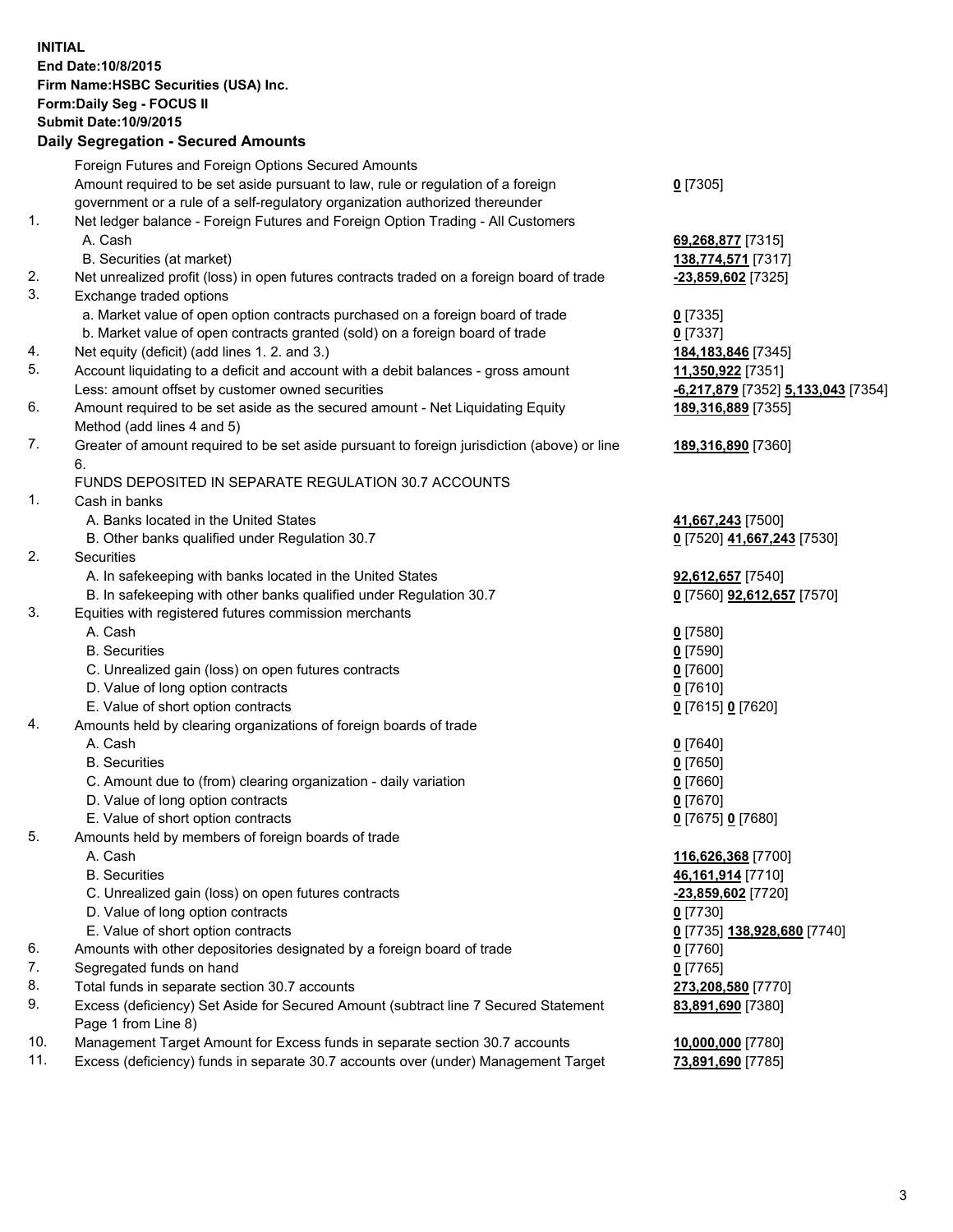**INITIAL End Date:10/8/2015 Firm Name:HSBC Securities (USA) Inc. Form:Daily Seg - FOCUS II Submit Date:10/9/2015 Daily Segregation - Segregation Statement** SEGREGATION REQUIREMENTS(Section 4d(2) of the CEAct) 1. Net ledger balance A. Cash **247,392,455** [7010] B. Securities (at market) **922,835,762** [7020] 2. Net unrealized profit (loss) in open futures contracts traded on a contract market **113,791,790** [7030] 3. Exchange traded options A. Add market value of open option contracts purchased on a contract market **135,399,176** [7032] B. Deduct market value of open option contracts granted (sold) on a contract market **-6,891,776** [7033] 4. Net equity (deficit) (add lines 1, 2 and 3) **1,412,527,407** [7040] 5. Accounts liquidating to a deficit and accounts with debit balances - gross amount **21,192,712** [7045] Less: amount offset by customer securities **-16,953,166** [7047] **4,239,546** [7050] 6. Amount required to be segregated (add lines 4 and 5) **1,416,766,953** [7060] FUNDS IN SEGREGATED ACCOUNTS 7. Deposited in segregated funds bank accounts A. Cash **188,737,030** [7070] B. Securities representing investments of customers' funds (at market) **0** [7080] C. Securities held for particular customers or option customers in lieu of cash (at market) **221,475,727** [7090] 8. Margins on deposit with derivatives clearing organizations of contract markets A. Cash **29,823,647** [7100] B. Securities representing investments of customers' funds (at market) **149,830,649** [7110] C. Securities held for particular customers or option customers in lieu of cash (at market) **701,360,035** [7120] 9. Net settlement from (to) derivatives clearing organizations of contract markets **60,204,310** [7130] 10. Exchange traded options A. Value of open long option contracts **135,399,176** [7132] B. Value of open short option contracts **-6,891,776** [7133] 11. Net equities with other FCMs A. Net liquidating equity **77,851,628** [7140] B. Securities representing investments of customers' funds (at market) **0** [7160] C. Securities held for particular customers or option customers in lieu of cash (at market) **0** [7170] 12. Segregated funds on hand **0** [7150] 13. Total amount in segregation (add lines 7 through 12) **1,557,790,426** [7180] 14. Excess (deficiency) funds in segregation (subtract line 6 from line 13) **141,023,473** [7190] 15. Management Target Amount for Excess funds in segregation **110,000,000** [7194]

16. Excess (deficiency) funds in segregation over (under) Management Target Amount Excess

**31,023,473** [7198]